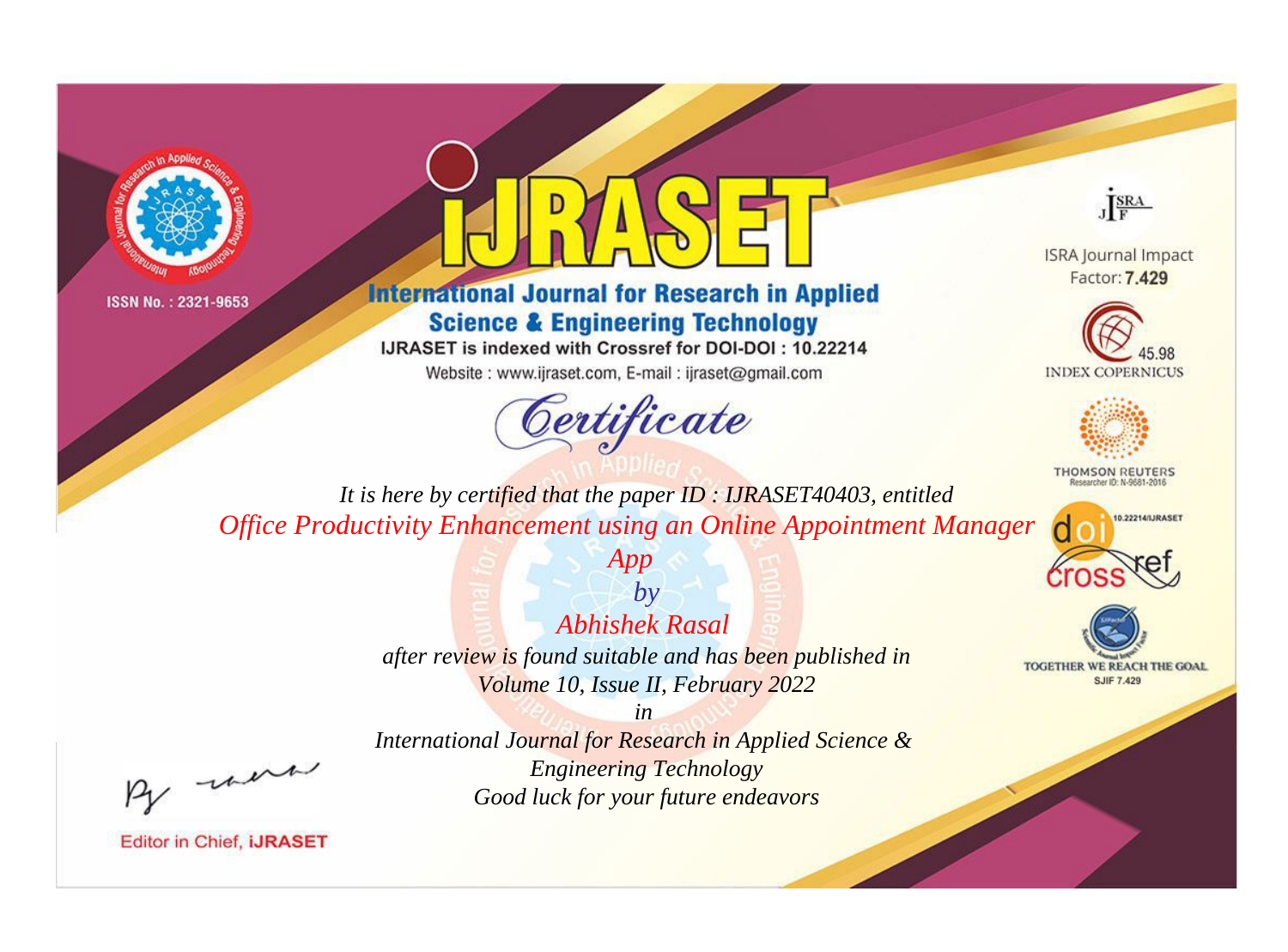



# **International Journal for Research in Applied Science & Engineering Technology**

IJRASET is indexed with Crossref for DOI-DOI: 10.22214

Website: www.ijraset.com, E-mail: ijraset@gmail.com



JERA

**ISRA Journal Impact** Factor: 7.429





**THOMSON REUTERS** 



TOGETHER WE REACH THE GOAL **SJIF 7.429** 

It is here by certified that the paper ID: IJRASET40403, entitled Office Productivity Enhancement using an Online Appointment Manager

App

 $by$ Aditi Kulkarni after review is found suitable and has been published in Volume 10, Issue II, February 2022

. were

International Journal for Research in Applied Science & **Engineering Technology** Good luck for your future endeavors

 $in$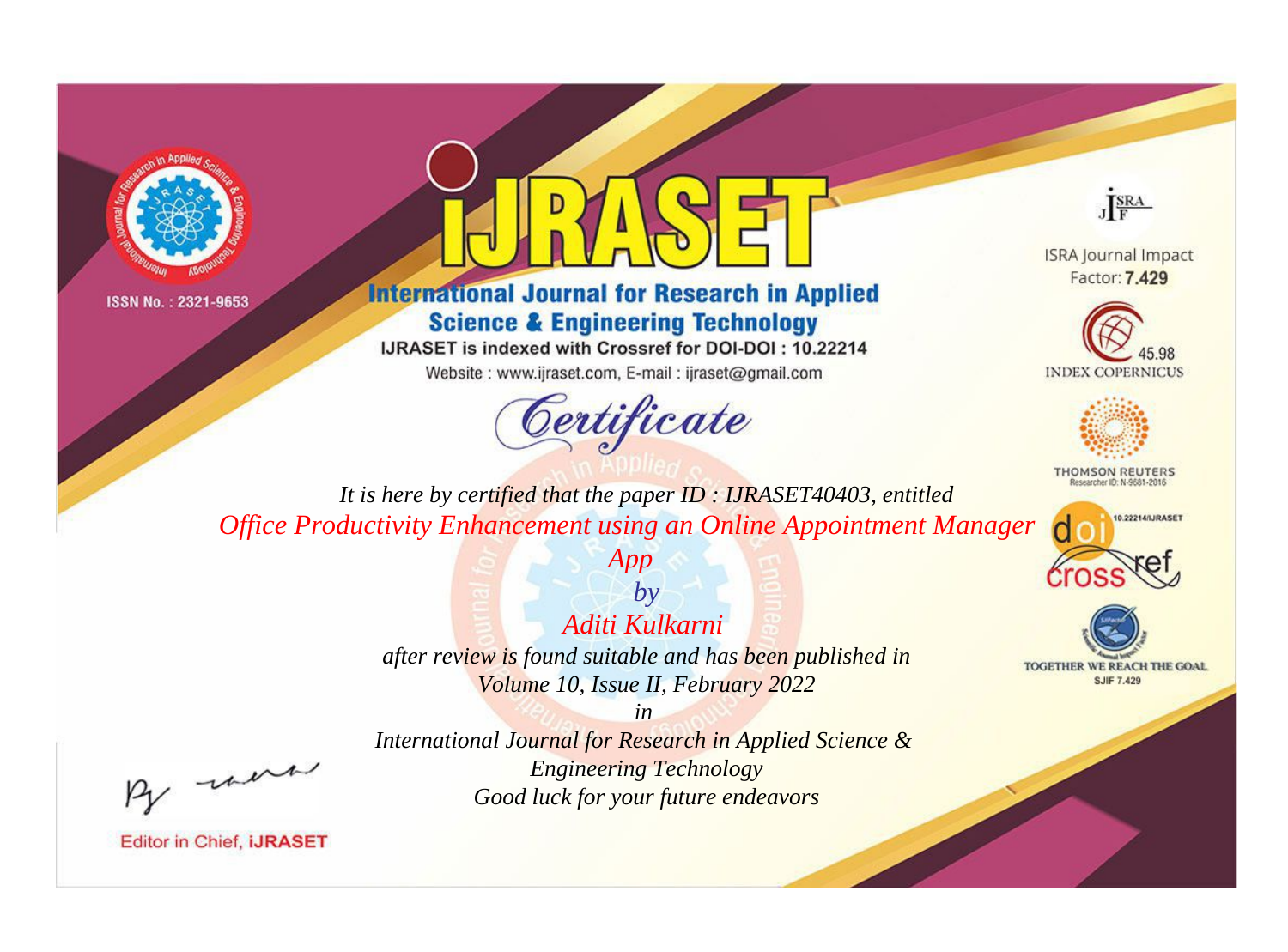



# **International Journal for Research in Applied Science & Engineering Technology**

IJRASET is indexed with Crossref for DOI-DOI: 10.22214

Website: www.ijraset.com, E-mail: ijraset@gmail.com



JERA

**ISRA Journal Impact** Factor: 7.429





**THOMSON REUTERS** 



TOGETHER WE REACH THE GOAL **SJIF 7.429** 

It is here by certified that the paper ID: IJRASET40403, entitled Office Productivity Enhancement using an Online Appointment Manager

App

 $by$ **Aditya Patle** after review is found suitable and has been published in Volume 10, Issue II, February 2022

were

International Journal for Research in Applied Science & **Engineering Technology** Good luck for your future endeavors

 $in$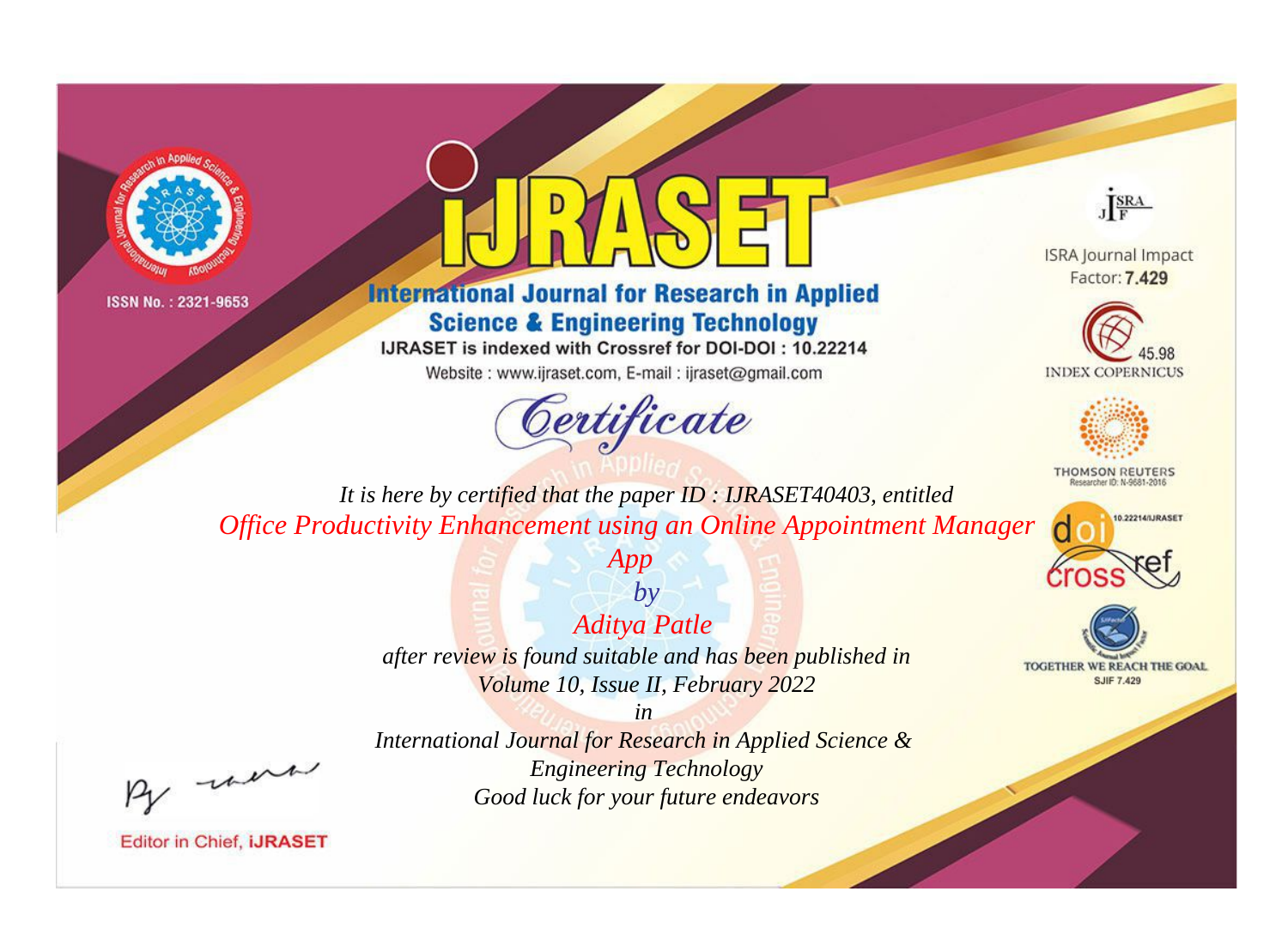



# **International Journal for Research in Applied Science & Engineering Technology**

IJRASET is indexed with Crossref for DOI-DOI: 10.22214

Website: www.ijraset.com, E-mail: ijraset@gmail.com



JERA

**ISRA Journal Impact** Factor: 7.429





**THOMSON REUTERS** 



TOGETHER WE REACH THE GOAL **SJIF 7.429** 

It is here by certified that the paper ID: IJRASET40403, entitled Office Productivity Enhancement using an Online Appointment Manager

App

 $by$ Apekshita Kalbhor after review is found suitable and has been published in Volume 10, Issue II, February 2022

. were

International Journal for Research in Applied Science & **Engineering Technology** Good luck for your future endeavors

 $in$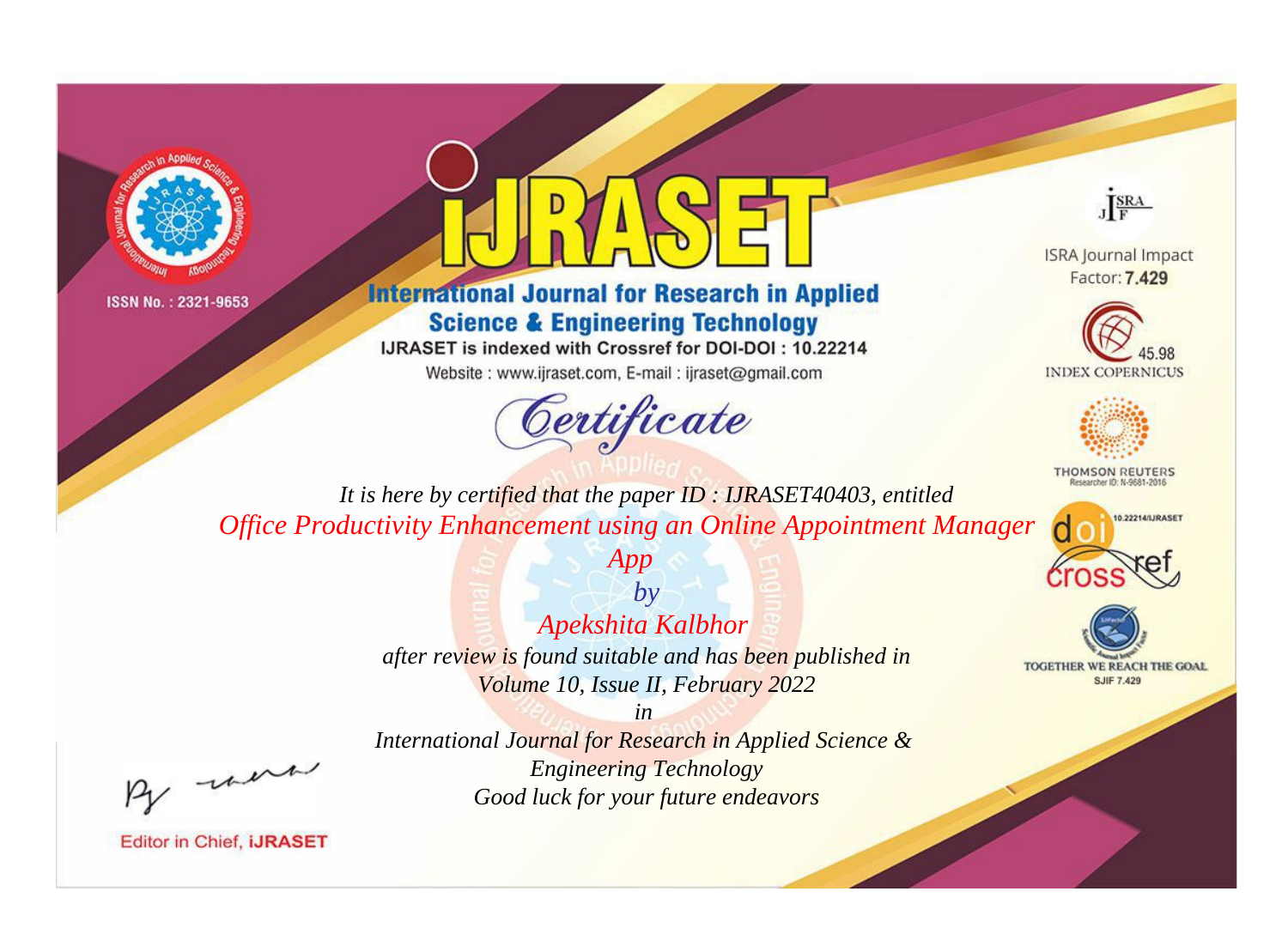



# **International Journal for Research in Applied Science & Engineering Technology**

IJRASET is indexed with Crossref for DOI-DOI: 10.22214

Website: www.ijraset.com, E-mail: ijraset@gmail.com



JERA

**ISRA Journal Impact** Factor: 7.429





**THOMSON REUTERS** 



TOGETHER WE REACH THE GOAL **SJIF 7.429** 

It is here by certified that the paper ID: IJRASET40403, entitled Office Productivity Enhancement using an Online Appointment Manager

App

 $by$ **Suresh Kapare** after review is found suitable and has been published in Volume 10, Issue II, February 2022

 $in$ International Journal for Research in Applied Science & **Engineering Technology** Good luck for your future endeavors

were